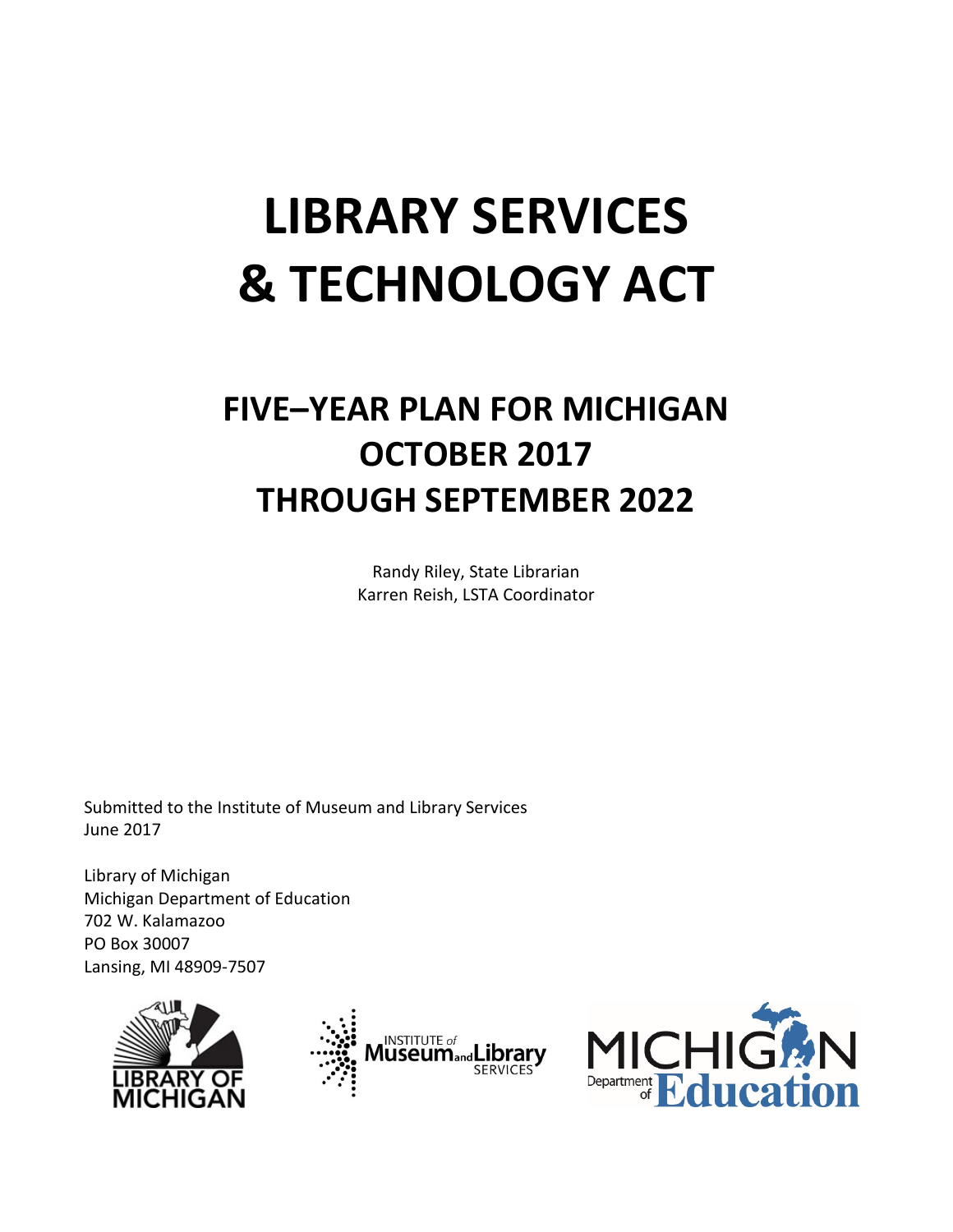#### **MISSION STATEMENT:**

"The Michigan Legislature created The Library of Michigan to guarantee the people of this State and their government one perpetual institution to collect and preserve Michigan publications, conduct reference and research and support libraries statewide."

An agency of the Michigan Department of Education, the Library of Michigan is comprised of two main divisions: Statewide Library Services, and Reference Research Services and Collections Management Services. Statewide Library Services provides consulting services, library staff certification, continuing education programs, resources and training, and the Michigan eLibrary, the virtual library with resources for all Michigan residents. Reference Research Services provides research and support for all departments of state government, including the Michigan legislature and courts. Collections Management Services maintains the Library of Michigan collections, including the Law Library, Michigan Collection, Rare Book Room, government documents and other materials.

Through a variety of programs, partnerships and initiatives, the Library of Michigan seeks to best serve the information needs and interests of the legislature, state government, Michigan libraries and the millions of people who use them.

#### **NEEDS ASSESSMENT:**

The Library of Michigan actively engaged in needs assessment throughout the timeframe of the previous five-year plan. Through the assessment activities, the Library has reached out to Michigan residents, library users, the library community and specific stakeholder groups such as the Library of Michigan LSTA Advisory Council and state library associations. Library staff also strives to remain abreast of national trends and reports through engagement in library organizations and researching national and regional reports that impact library services.

Assessment activities for this Five-Year Plan included:

- Biannual LSTA Advisory Council meetings
- 2014 and 2016 Michigan eLibrary (MeL) statewide surveys, which analyzed the usage and impact of the elements of MeL and other statewide programs. EPIC MRA, a social research group, conducted the surveys, which included the following:
	- o A random phone survey of Michigan residents
	- o An online survey of Michigan library users
	- o An online survey of Michigan library staff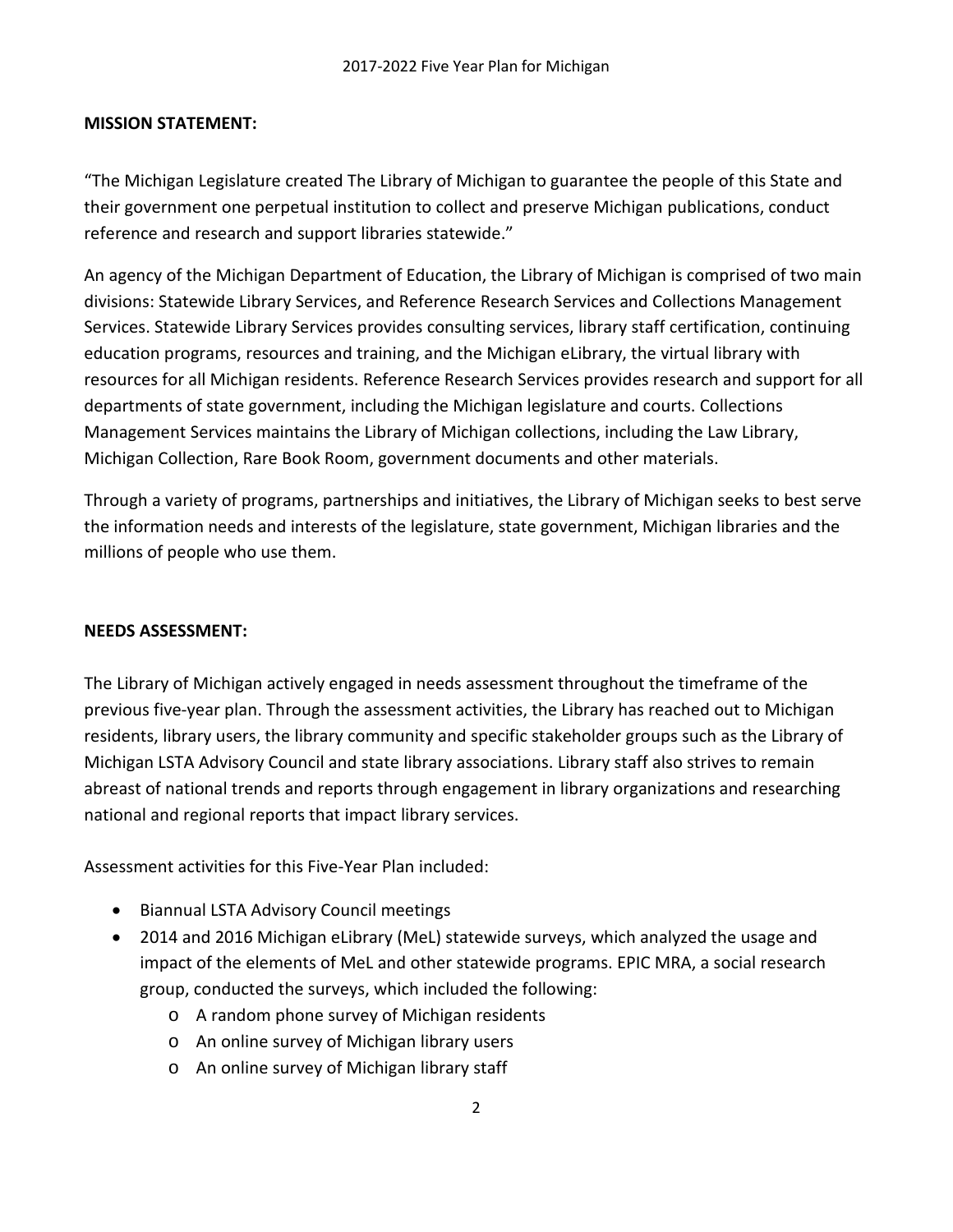- Solicitation of feedback in annual evaluations from library staff participating in specific programs, such as Summer Reading, Michigan Reads, Ploud, etc.
- The Five-Year Plan for 2012-2017 Evaluation, completed in 2017 by Growth Management Consultants, which included:
	- o Focus groups of library staff from all library types in 4 locations around the state.
	- o Focus groups of library patrons in 4 locations around the state.
	- o Focus group discussion with the LSTA Advisory Council.
	- o Focus group discussion with Library of Michigan staff.
	- o A review of usage data and management files of LSTA funded projects.

This assessment yielded the following needs impacting the Michigan library community:

- Users need equitable access to materials, both print and digital, on a range of topics at their point of use. To address this, libraries need a consistent and stable source of materials to meet this need, especially in underserved urban and rural areas.
- Users need access to current services and training, especially in rural and underserved urban areas of the state. Areas of need include workforce development, information and technology literacy, reading literacy, and assistance with a range of social and government services. To address this, libraries need professional development and resources to meet these needs.
- Users need supportive communities where community groups and agencies focus on the collective impact for residents. To address this, libraries need training and assistance to participate in these collaborative community engagement programs.
- Users need easily discoverable access to library and cultural collections within and across their communities. To address this, libraries need resources and assistance to provide effective access to these resources.

The Library of Michigan will monitor the Needs Assessment by continuing to hold regular meetings with the LSTA Advisory Council, surveying the library community and Michigan residents through program evaluations and occasional surveys of statewide programs, and the Five-Year Plan evaluation that will occur for the 2017-2022 plan. Library of Michigan staff also visits libraries to discuss local conditions and issues with staff and trustees.

#### **GOALS:**

To meet the identified needs of Michigan's residents, the Library of Michigan has established the following goals for the next five years. In collaboration with libraries of all types, state agencies and other statewide and community groups, the Library intends to improve statewide services to achieve these goals. Goals are in order of priority. Priority was established by the number of libraries and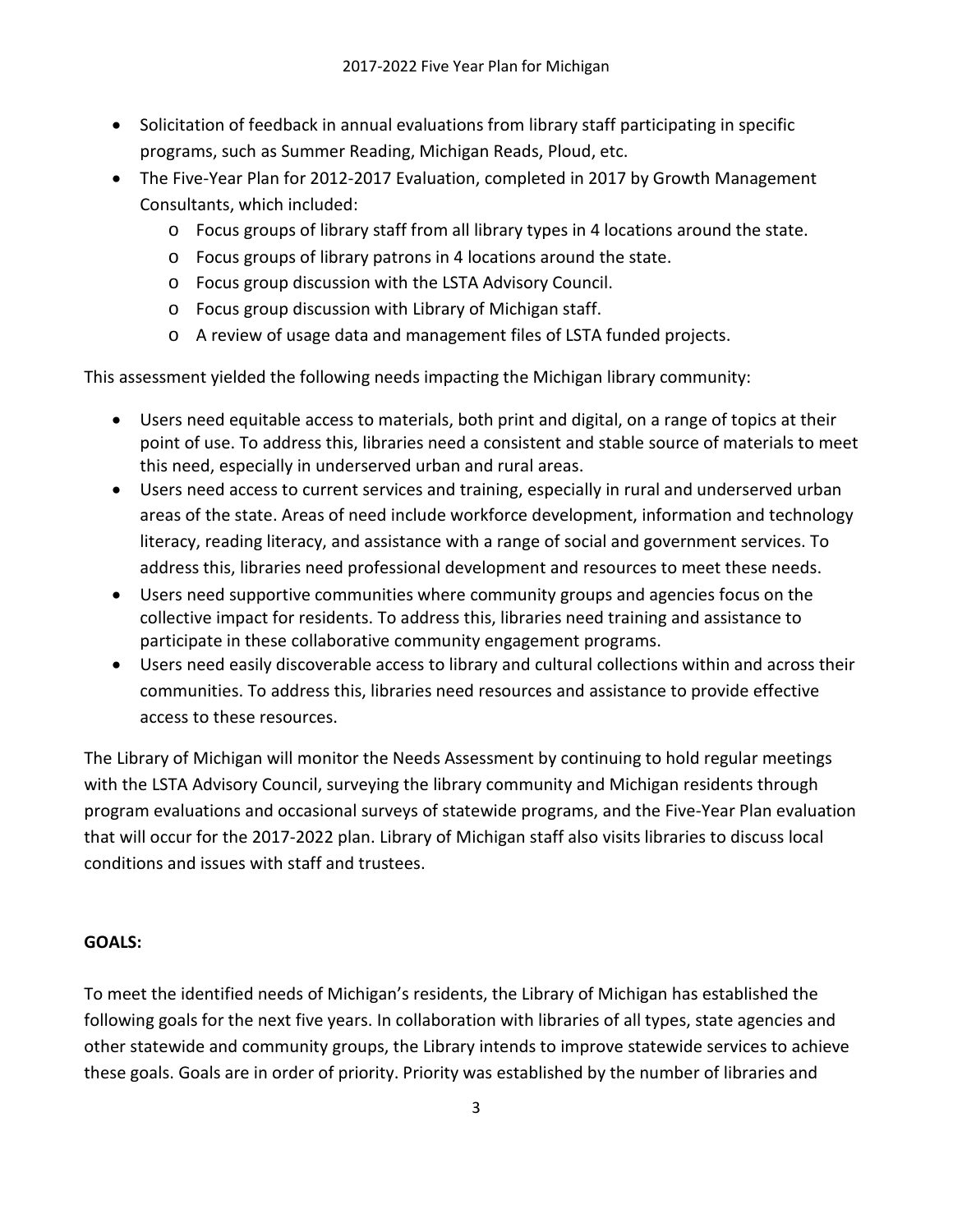Michigan residents impacted by the programs associated with the goals. The Library will use IMLS funds in conjunction with state and local funds to support activities that are statewide projects and competitive subgrants.

# **Goal 1: Michigan residents will have equal access to information resources in various formats for lifelong learning.**

Need: Users need equitable access to materials, both print and digital, on a range of topics at their point of use. To address this, libraries need a consistent and stable source of materials to meet this need, especially in underserved urban and rural areas.

LSTA Purposes: Section 9121 (3), (4), and (9).

# **Goal 2: Michigan residents will have access to current services and training support through their libraries.**

Need: Users need access to current services and training, especially in rural and underserved urban areas of the state. Areas of need include workforce development, information and technology literacy, reading literacy, and assistance with a range of social and government services. To address this, libraries need professional development and resources to meet these needs.

LSTA Purposes: Section 9121 (2), (5) and (6).

# **Goal 3: Michigan libraries will continue to support their communities through collective impact initiatives and community engagement.**

Need: Users need supportive communities where community groups and agencies focus on the collective impact for residents. To address this, libraries need training and assistance to participate in these collaborative community engagement programs.

LSTA Purpose: Section 9121 (2), (6) and (8).

# **Goal 4: Michigan residents will be able to use Michigan's historical and cultural collections for lifelong learning.**

Need: Users need easily discoverable access to library and cultural collections within and across their communities. To address this, libraries need resources and assistance to provide effective access to these resources.

LSTA Purpose: Section 9121 (3), (7) and (9).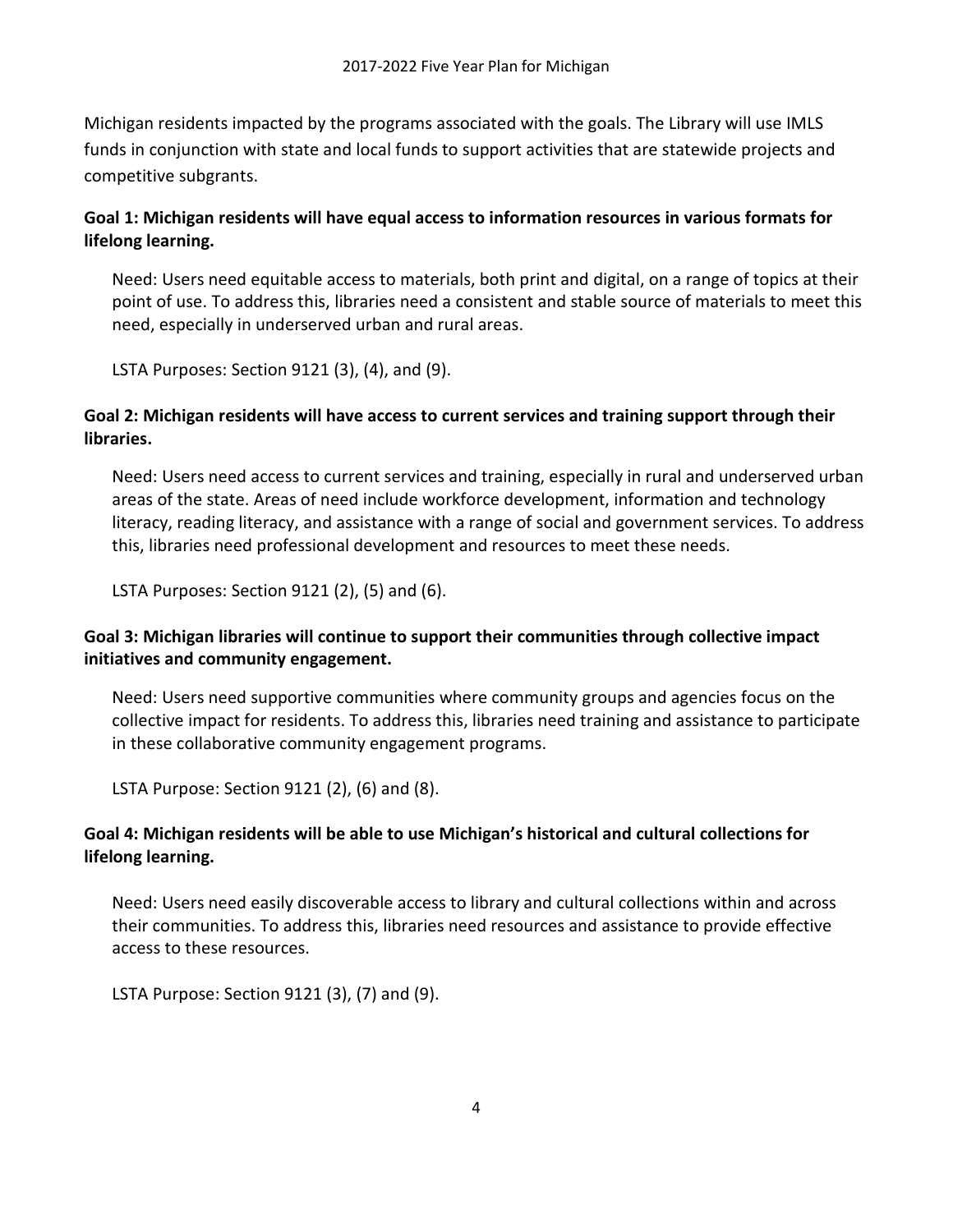#### **PROJECTS**:

To meet these goals, the Library of Michigan will work toward the following objectives through coordinated activities with the statewide library community. IMLS funding will provide the base level of support, in addition to state library staff and funds and local library staff and funds. The Library will continue to research and develop new activities that fit these goals and objectives to meet the needs of Michigan residents and libraries over the period of the Five-Year Plan.

# **Goal 1: Michigan residents will have equal access to information resources in various formats for lifelong learning.**

- Objective 1: Residents will have access to physical materials in libraries across the state.
	- o Activity 1: MeLCat, the statewide resource sharing catalog, software will be maintained to provide consistent access to materials to residents. Outcome: Users will have access to needed materials.
	- o Activity 2: Library staff will be trained in the use of the MeLCat system to ensure user access is equitable and timely. Outcome: Users will receive materials at their time of need.
	- o Activity 3: MeLCat holdings will be searchable through simple Internet searches, without requiring direct use of a catalog. Outcome: Michigan residents will be able to identify and locate library materials in their area simply and quickly at their time of need.
- Objective 2: Residents will have access to digital materials at their time of need.
	- o Activity 1: Statewide database subscriptions and portals will be maintained to provide consistent, stable access to digital materials. Outcome: Students and lifelong learners will have access to needed materials at their time of need.
	- o Activity 2: Library staff will be trained in the use of the MeL databases and eResources to provide information and support to users. Outcome: Users will find materials at their time of need.
- Objective 3: Underserved rural and urban communities will have equitable access to materials.
	- $\circ$  Activity 1: The Ploud project will provide small communities with modern library websites. Outcome: Residents of small and rural communities will have access to MeL databases, community information and government services as needed.
	- o Activity 2: Community libraries needing affordable Internet access will have E-rate training and opportunities to participate in other Broadband initiatives. Outcome: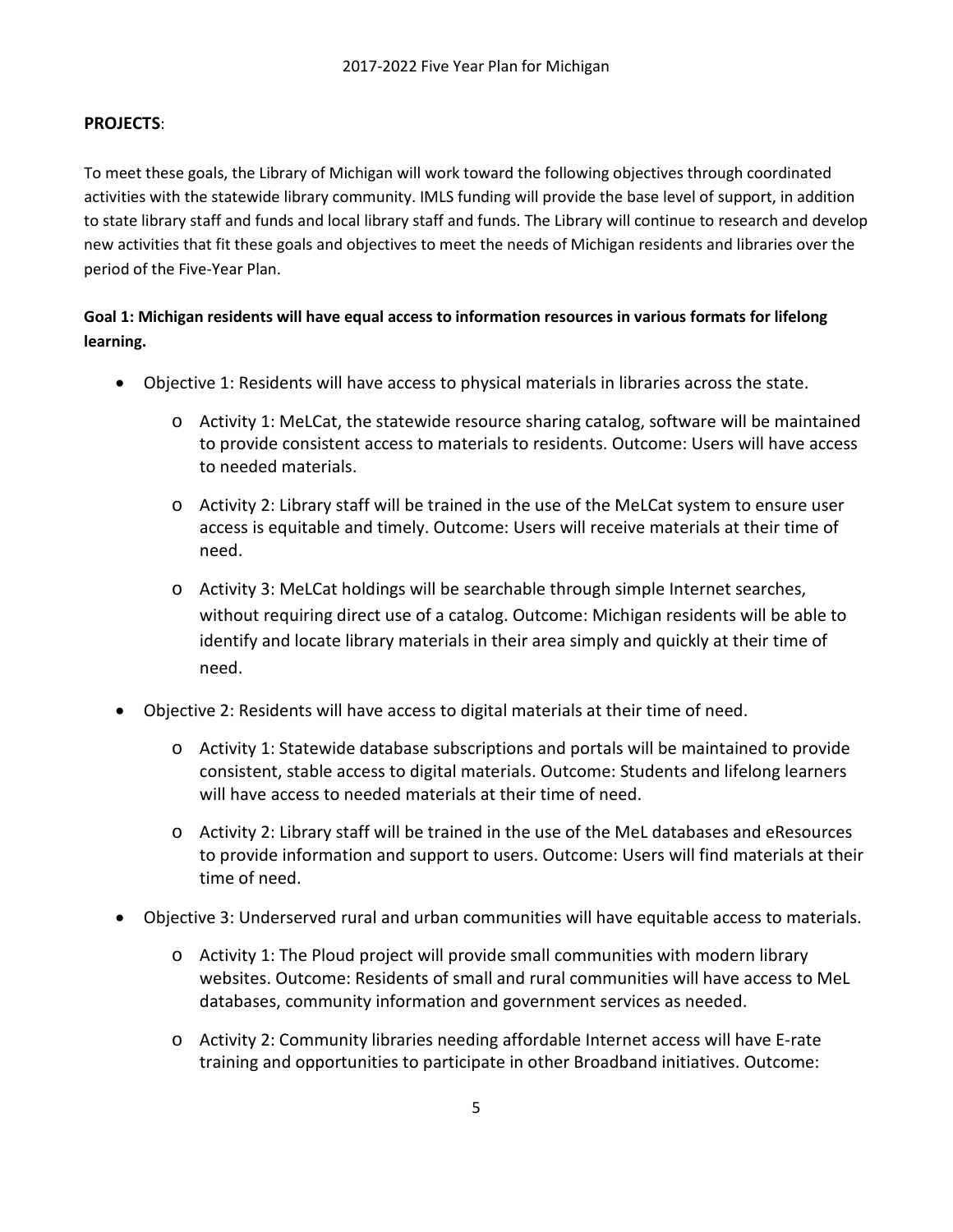Underserved rural and urban libraries will understand their options to provide Internet access and technology infrastructure in their communities.

# **Goal 2: Michigan residents will have access to current services and training support through their libraries.**

- Objective 1: Libraries will learn current trends and best practices to improve local services and programs for residents.
	- o Activity 1: Libraries will have access to statewide and national professional development opportunities on a range of topics and for a range of demographic groups. Outcome: Libraries will be able to provide appropriate services for users' lifelong learning and use of community services.
	- o Activity 2: Librarians will have access to online training and communities to learn current best practices for a range of statewide and national library issues and services. Outcome: Libraries will be able to provide appropriate services for users' lifelong learning and use of community services.
	- o Activity 3: Librarians will have access to training and information on assessing and improving service and program quality. Outcome: Libraries will be better able to develop high quality programs in their local communities.
	- o Activity 4: Small and rural libraries will have access to a full professional library conference experience through the biennial Rural Libraries Conference. Outcome: Librarians will learn how to provide new services and programming to their community through training at Rural Libraries Conference.
	- o Activity 5: Libraries will receive training on cutting edge issues in library services through statewide workshops done in partnership with the state library groups. Outcome: Librarians will learn about new services or new methods for current services by attending workshops.
	- o Activity 6: Library trustees and board members will have access to training on library services and management. Outcome: Trustees and board members will be better prepared to assist library staff in serving their communities.
- Objective 2: Libraries will assist unemployed and underemployed residents and students to access vocational training, digital literacy training and educational and vocational tests.
	- o Activity 1: Libraries will assist job seekers and students by providing access to online vocational and educational training. Outcome: Job seekers and students will build technical and educational skills at their library.
- Objective 3: Libraries will work to promote emergent and family literacy skills in their communities.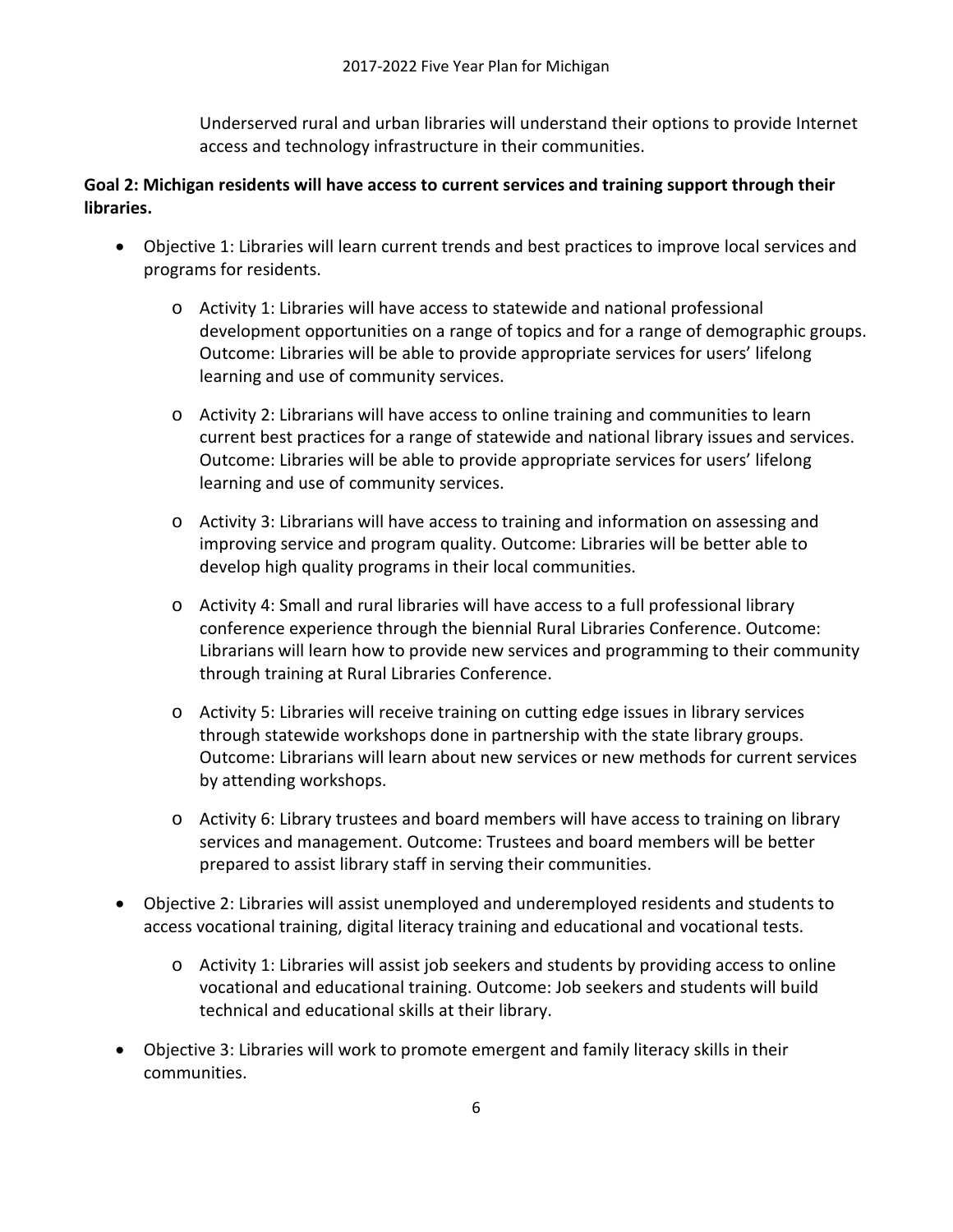- o Activity 1: Libraries will work with children and teens in their communities to maintain and increase literacy through Summer Reading programs, both traditional programs and online programs. Outcome: Participating teens and children will have access to a range of summer literacy programs.
- o Activity 2: Libraries will have access to training and materials to assist in the development of family and early literacy in their communities, especially from underserved populations. Outcome: Participating parents and caregivers will receive information on emergent literacy and understand the importance of reading to their children.
- Objective 4: Libraries will be able to develop new programs to support multiple literacies (early literacy, ESL, financial, etc.), specific demographic groups (elderly, children or teens, immigrants, disabled, etc.) or access to technologies (MakerSpaces, assistive devices, etc.).
	- o Activity 1: Public libraries will be able to develop new programs through competitive grant funds for materials and supplies. Outcome: Participating users will have improved access to lifelong learning programs.

# **Goal 3: Michigan libraries will continue to support their communities through collective impact initiatives and community engagement.**

- Objective 1: Libraries will be able to participate in community engagement programs.
	- o Activity 1: Libraries will have access to training and support as they engage their communities. Outcome: More libraries will participate in the broader community in their service areas.
- Objective 2: Libraries will be able to develop collaborative relationships with community groups and agencies to improve community services, especially for underserved populations.
	- o Activity 1: Public, academic and school libraries will be able to develop collaborative programs through competitive collaborative grants. Outcome: Residents will have access to programming focusing on local community needs with broad community support.

# **Goal 4: Michigan residents will be able to use Michigan's historical and cultural collections for lifelong learning.**

- Objective 1: Residents will be able to discover and use digitized historical and special collections more readily.
	- o Activity 1: Libraries and cultural institutions with historical and special collections will collaborate and be able to participate in state and national digital libraries. Outcome: Michigan residents will be able to identify and locate digitized historical or special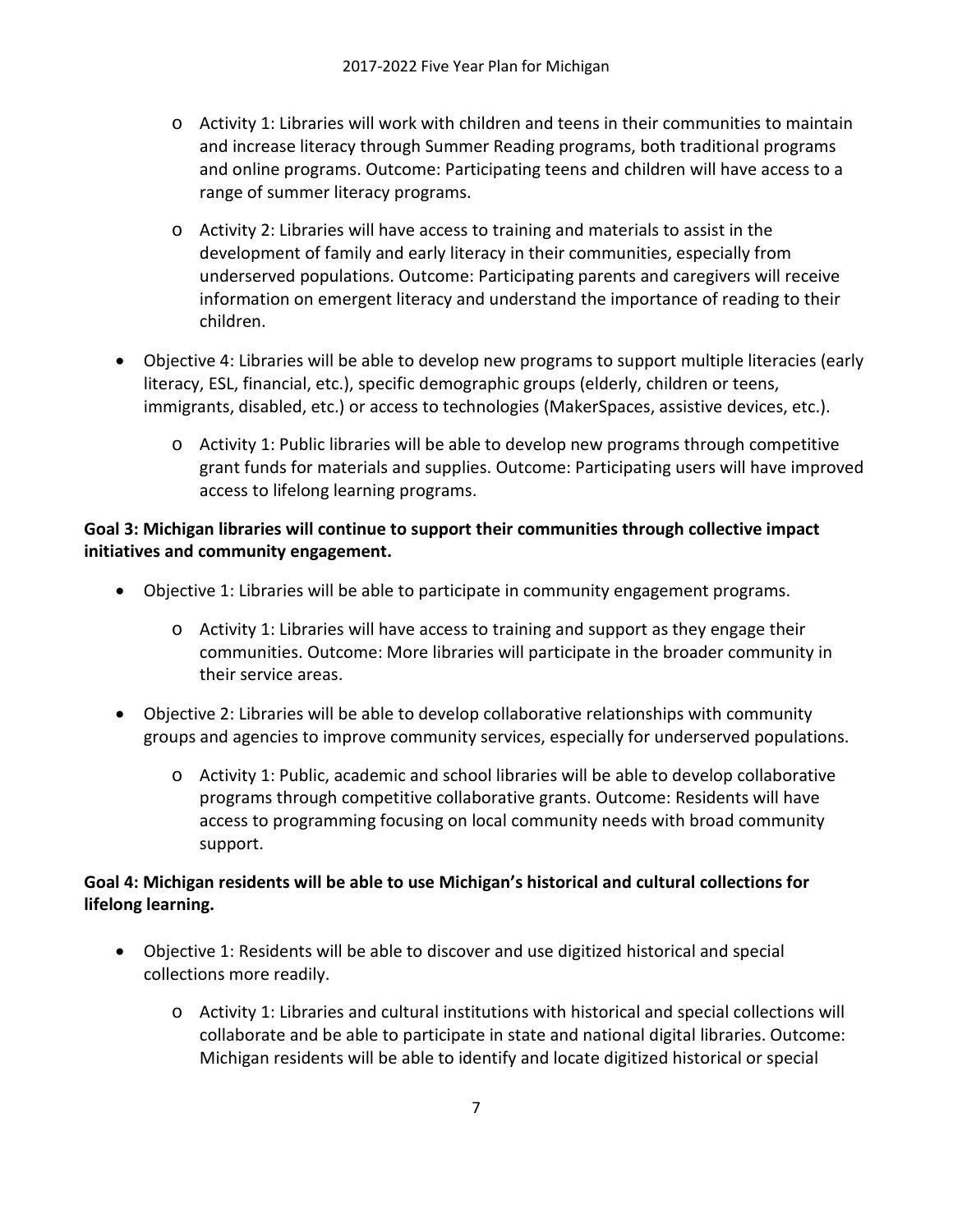materials and have easier access to institutions in their area.

#### **TIMELINE:**

The Library of Michigan will do the activities of the Five-Year plan goals and objectives throughout the 2017-2022 time period. Rural Libraries Conference (Goal 2, Objective 1, Activity 4) planning is ongoing, but the conference will be held in 2018 and 2020.

#### **COORDINATION EFFORTS:**

The Library of Michigan coordinates with the broad library community in Michigan and state and local agencies to promote and provide services, such as a partnership with the Secretary of State to provide promotion of the Michigan eLibrary resources in their branch offices. Other partnerships include:

- Early literacy: We work with the MDE Office of Great Start and local Great Start coalitions to provide information on early literacy and to develop local partnerships between the early childhood education community and public libraries.
- Elementary and Secondary education: We actively promote K-12 appropriate MeL materials to other offices in the Department of Education, K-12 related professional associations and local school districts.
- Digital access and broadband: We continue to work with the MDE Universal Service Fund Office to ensure that public libraries have access to the information necessary to provide appropriate digital access in their communities.
- Economic and workforce development: We continue to work with state workforce development agencies and local economic development groups to educate their users and members on business, entrepreneurship and job skills training resources in the Michigan eLibrary and at their local public libraries.

These efforts are not an inclusive list of the Library's outreach and partnerships.

Focal Area Crosswalk:

| <b>Objective</b>                                    | <b>Focal Area</b> | Intent                             |
|-----------------------------------------------------|-------------------|------------------------------------|
| Goal #1 "equal access to information resources"     |                   |                                    |
| Objective 1: Residents will have access to physical | Information       | Improve users' ability to discover |
| materials in libraries across the state.            | Access            | information resources.             |
| Objective 2: Residents will have access to digital  | Information       | Improve users' ability to discover |
| materials at their time of need.                    | Access            | information resources.             |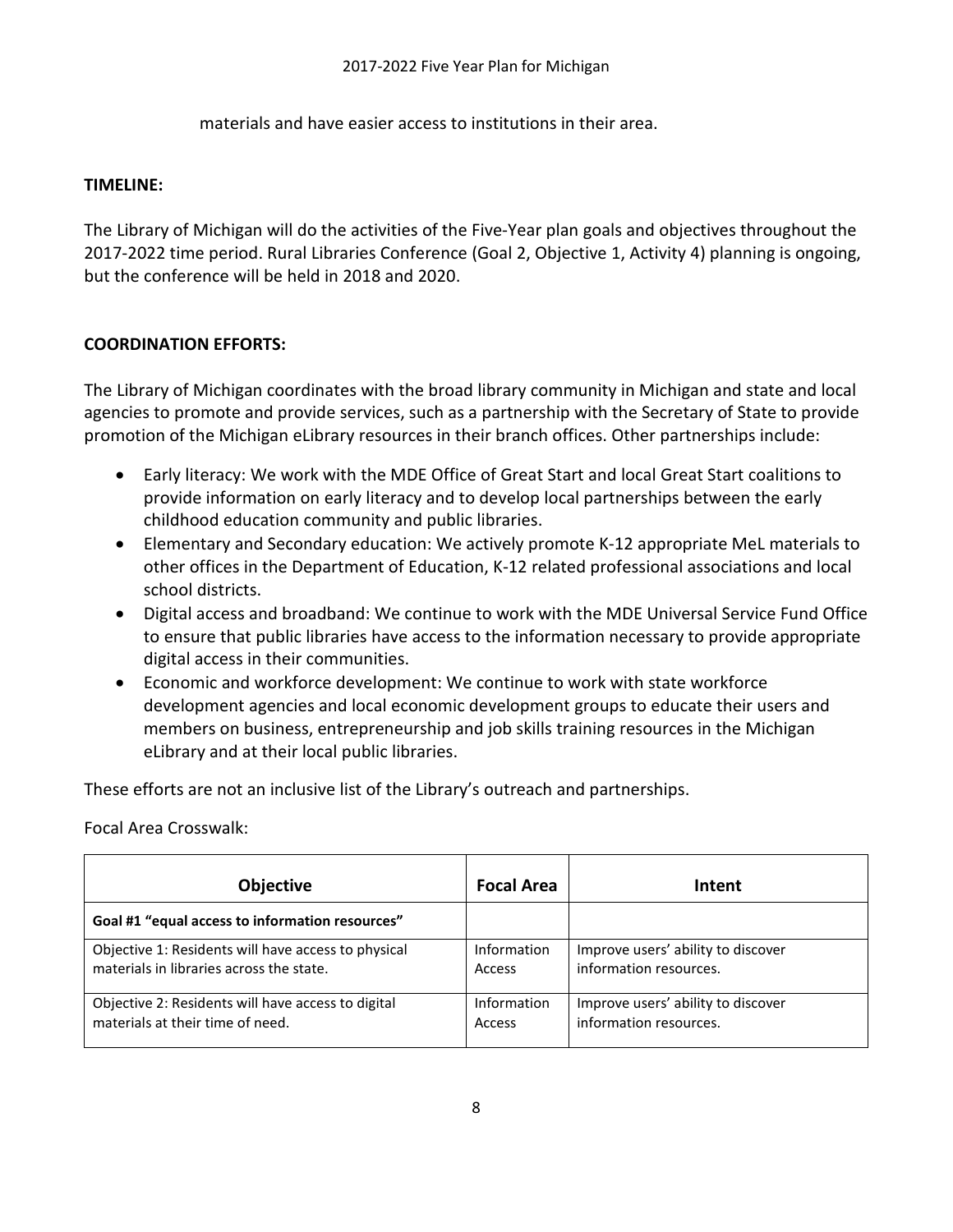| <b>Objective</b>                                                                                                                                                                               | <b>Focal Area</b>                       | Intent                                                                                   |
|------------------------------------------------------------------------------------------------------------------------------------------------------------------------------------------------|-----------------------------------------|------------------------------------------------------------------------------------------|
| Objective 3: Underserved rural and urban communities<br>will have equitable access to materials.                                                                                               | Institutional<br>Capacity               | Improve the library's physical and<br>technological infrastructure.                      |
| Goal #2 "access to current services and training<br>support"                                                                                                                                   |                                         |                                                                                          |
| Objective 1: Libraries will learn current trends and best<br>practices to improve local services and programs for<br>residents.                                                                | Institutional<br>Capacity               | Improve the library workforce.                                                           |
| Objective 2: Libraries will assist unemployed and<br>underemployed residents and students to access<br>vocational training, digital literacy training and<br>educational and vocational tests. | Employment<br>& Economic<br>Development | Improve users' ability to use resources and<br>apply information for employment support. |
| Objective 3: Libraries will work to promote emergent and<br>family literacy skills in their communities.                                                                                       | Lifelong<br>Learning                    | Improve users' general knowledge and skills.                                             |
| Objective 4: Libraries will be able to develop new<br>programs to support multiple literacies, specific<br>demographic groups or access to technologies.                                       | Lifelong<br>Learning                    | Improve users' general knowledge and skills.                                             |
| Goal #3 "collective impact initiatives and community<br>engagement"                                                                                                                            |                                         |                                                                                          |
| Objective 1: Libraries will be able to participate in<br>community engagement programs.                                                                                                        | Civic<br>Engagement                     | Improve users' ability to participate in their<br>community.                             |
| Objective 2: Libraries will be able to develop<br>collaborative relationships with community groups and<br>agencies to improve community services, especially for<br>underserved populations.  | Lifelong<br>Learning                    | Improve users' general knowledge and skills.                                             |
| Goal #4 "use historical and cultural collections"                                                                                                                                              |                                         |                                                                                          |
| Objective 1: Residents will be able to discover and use<br>digitized historical and special collections more readily.                                                                          | Information<br>Access                   | Improve users' ability to discover<br>information resources.                             |

#### **EVALUATION PLAN:**

Evaluation of the LSTA program will include the ongoing analysis of the program activities by Library of Michigan staff to review participation, usage and outcomes to ensure the activities are effective and meeting plan goals. The periodic repetition of a statewide survey of Michigan residents, library users and library staff will allow comparisons for ongoing programs over time and insight into program outcomes in addition to annual usage statistics and evaluations. The Library will complete an independent, formal evaluation in 2021 in accordance with LSTA requirements.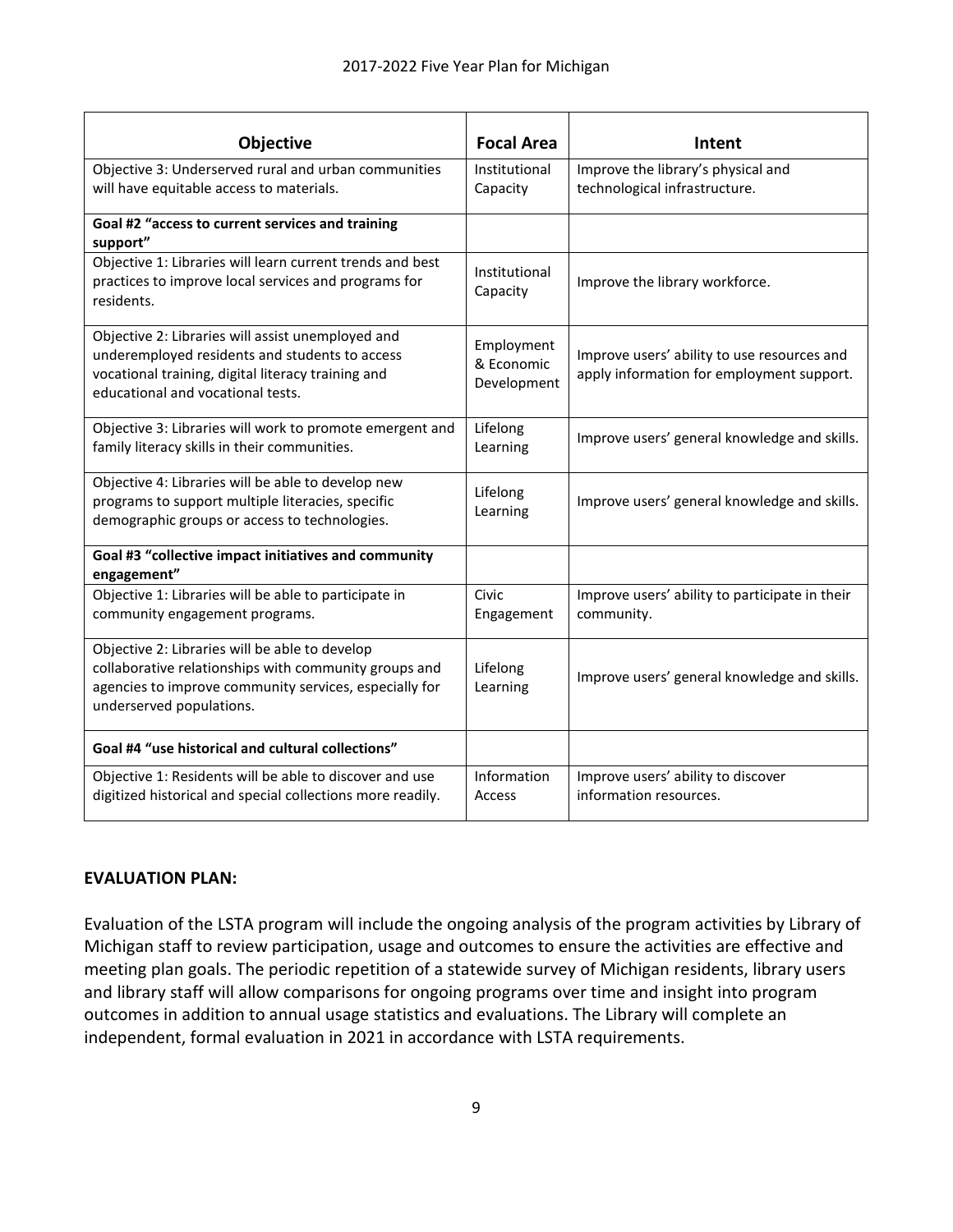## **STAKEHOLDER INVOLVEMENT:**

The Library of Michigan involves the statewide library community in LSTA funded program development and assessment through a variety of means. Specific methods include discussion and solicitation of feedback in the following venues:

- LSTA Advisory Council meetings The LSTA Advisory Council includes public, academic, K-12, and special library representatives as well as representation from library cooperatives, library users, and disabled users and users from disadvantaged communities.
- School Library Advisory Group meetings The Workgroup includes school librarians, Michigan Association of Media in Education members, and information science professors.
- Library of Michigan Board of Trustees meetings
- Peer Reviewer participation in the competitive grants programs.
- Program-related focus groups and committees at the level of developing programs, assisting in vendor review for Michigan eLibrary related contracts, and participation in program management of programs such as MeLCat.
- Ongoing meetings with staff at individual libraries by statewide services consultants.

## **COMMUNICATION AND PUBLIC AVAILABILITY:**

The Library of Michigan staff communicates on LSTA funded activities through a variety of means. The results and benefits of the following communication procedures are twofold. First, an increased awareness of the projects and second, an increased understanding of how to participate in and comment on the projects.

Information provided includes:

- The Five-Year Plan,
- the Five-Year Plan evaluation,
- annual reports,
- survey results,
- press releases,
- training materials,
- brochures
- and presentations.

Stakeholder groups included are:

- The LSTA Advisory Council,
- public libraries,
- academic libraries,
- K-12 libraries,